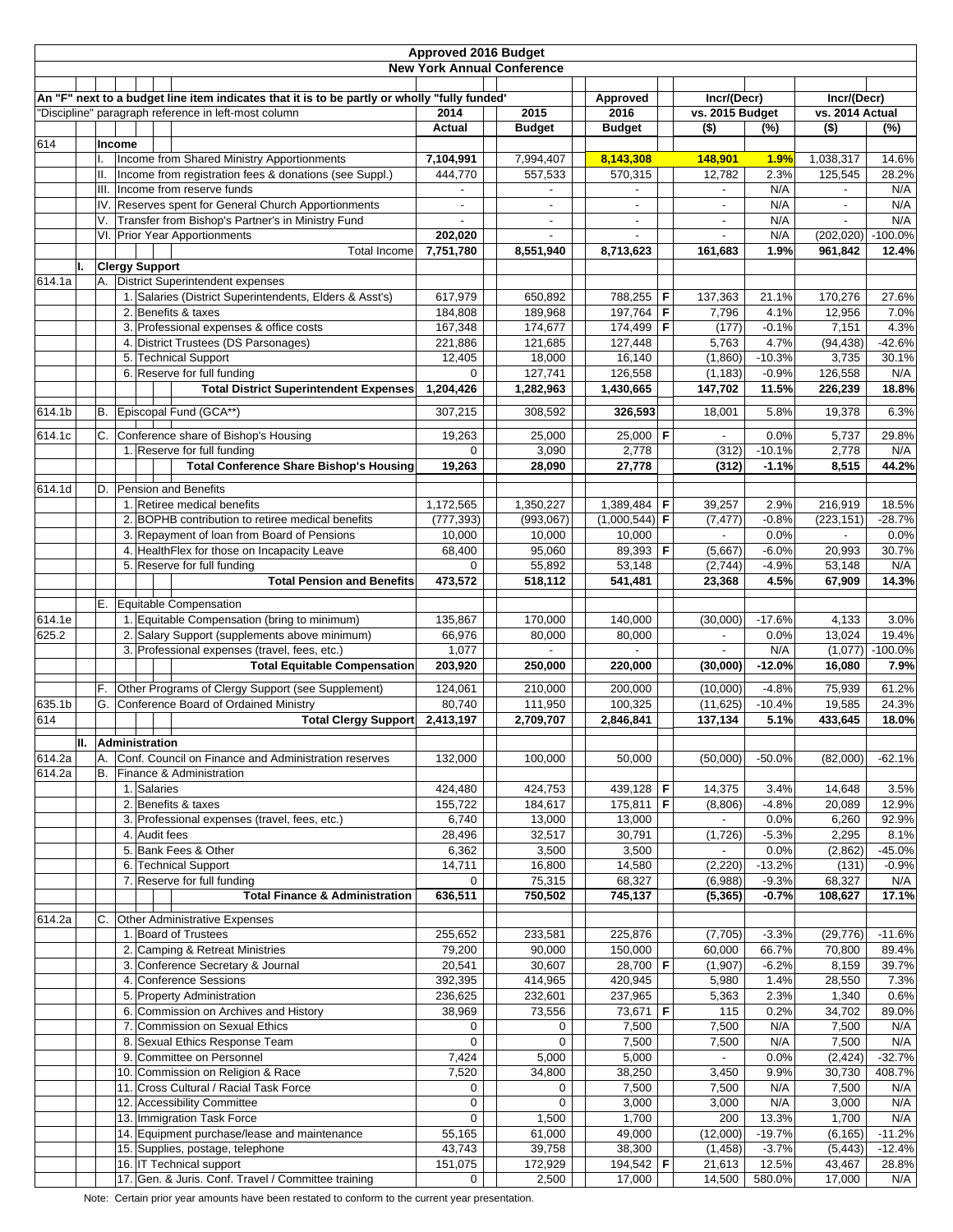| Approved 2016 Budget                                           |                                                                                                                                     |                                                      |  |  |                             |                                                                                              |                    |        |                    |          |                   |             |                          |                   |                                   |               |
|----------------------------------------------------------------|-------------------------------------------------------------------------------------------------------------------------------------|------------------------------------------------------|--|--|-----------------------------|----------------------------------------------------------------------------------------------|--------------------|--------|--------------------|----------|-------------------|-------------|--------------------------|-------------------|-----------------------------------|---------------|
| <b>New York Annual Conference</b>                              |                                                                                                                                     |                                                      |  |  |                             |                                                                                              |                    |        |                    |          |                   |             |                          |                   |                                   |               |
|                                                                |                                                                                                                                     |                                                      |  |  |                             |                                                                                              |                    |        |                    |          |                   |             |                          |                   |                                   |               |
|                                                                |                                                                                                                                     |                                                      |  |  |                             | An "F" next to a budget line item indicates that it is to be partly or wholly "fully funded" |                    |        |                    | Approved |                   | Incr/(Decr) |                          | Incr/(Decr)       |                                   |               |
|                                                                |                                                                                                                                     | "Discipline" paragraph reference in left-most column |  |  |                             |                                                                                              | 2015<br>2014       |        |                    |          | 2016              |             | vs. 2015 Budget          |                   | vs. 2014 Actual                   |               |
|                                                                |                                                                                                                                     |                                                      |  |  |                             |                                                                                              | Actual             |        | <b>Budget</b>      |          | <b>Budget</b>     |             | $($ \$)                  | (%)               | $($ \$)                           | $\sqrt{(26)}$ |
|                                                                |                                                                                                                                     |                                                      |  |  |                             | 18. Justice For Our Neighbors                                                                | 52,800             |        | 60,000             |          | 60.000            |             |                          | 0.0%              | 7,200                             | 13.6%         |
|                                                                |                                                                                                                                     |                                                      |  |  |                             | 19. Reserve for full funding                                                                 | 0                  |        | 21,921             |          | 22,149            |             | 228                      | 1.0%              | 22,149                            | N/A           |
| 614.2a                                                         |                                                                                                                                     |                                                      |  |  |                             | <b>Total Other Administrative Expenses</b>                                                   | 1,341,108          |        | 1,474,719          |          | 1,588,597         |             | 113,878                  | 7.7%              | 247,489                           | 18.5%         |
| 614.2b                                                         |                                                                                                                                     | D.                                                   |  |  |                             | Episcopal Area Administration                                                                |                    |        |                    |          |                   |             |                          |                   |                                   |               |
|                                                                |                                                                                                                                     |                                                      |  |  |                             | 1. Assistant to the Bishop                                                                   | 37,819             |        | 80,752             |          | 80,474 $F$        |             | (279)                    | $-0.3%$           | 42,654                            | 112.8%        |
|                                                                |                                                                                                                                     |                                                      |  |  |                             | 2. Bishop's Area Expense Fund                                                                | 40,000             |        | 35.000             |          | 35,000 F          |             | $\overline{\phantom{a}}$ | 0.0%              | (5,000)                           | $-12.5%$      |
|                                                                |                                                                                                                                     |                                                      |  |  |                             | 3. Bishop's Discretionary Fund                                                               | 10,000             |        | 10,000             |          | 10,000 F          |             | $\overline{\phantom{0}}$ | 0.0%              | $\mathcal{L}^{\mathcal{L}}$       | 0.0%          |
|                                                                |                                                                                                                                     |                                                      |  |  | 4, Reserve for full funding | 0                                                                                            |                    | 14,726 |                    | 13,453   |                   | (1, 273)    | $-8.6%$                  | 13,453            | N/A                               |               |
|                                                                |                                                                                                                                     |                                                      |  |  |                             | <b>Total Episcopal Area Administration</b>                                                   | 87,819             |        | 140,478            |          | 138,927           |             | (1, 552)                 | $-1.1%$           | 51,107                            | 58.2%         |
| 614.2b                                                         |                                                                                                                                     | Е.                                                   |  |  |                             | Jurisdictional Conference administrative apportionments                                      | 23,428             |        | 23,428             |          | 23,428            |             | $\overline{\phantom{0}}$ | 0.0%              |                                   | 0.0%          |
| 614.2b                                                         |                                                                                                                                     |                                                      |  |  |                             | General Administration Fund (GCA**)                                                          | 126,970            |        | 124,195            |          | 122,319           |             | (1,876)                  | $-1.5%$           | (4,651)                           | $-3.7%$       |
| 614.2b                                                         |                                                                                                                                     | G.                                                   |  |  |                             | Interdenominational Cooperation Fund (GCA**)                                                 | 28,235             |        | 27,639             |          | 27,216            |             | (423)                    | $-1.5%$           | (1,019)                           | $-3.6%$       |
| 614.2a                                                         |                                                                                                                                     | Η.                                                   |  |  |                             | Contingency funds (incl. Committee travel & hospitality)                                     | 60,884             |        | 46,000             |          | 48,000            |             | 2,000                    | 4.3%              | (12, 884)                         | $-21.2%$      |
|                                                                |                                                                                                                                     |                                                      |  |  |                             | Other (overall budget reduction - to be identified)                                          | 0                  |        | $\mathbf 0$        |          | (47, 856)         |             | (47, 856)                | N/A               | (47, 856)                         | N/A           |
|                                                                |                                                                                                                                     |                                                      |  |  |                             | <b>Total Administration</b>                                                                  | 2,436,955          |        | 2,686,961          |          | 2,695,768         |             | 8,807                    | 0.3%              | 258,813                           | 10.6%         |
|                                                                |                                                                                                                                     |                                                      |  |  |                             | III. World Service & Conference Benevolences                                                 |                    |        |                    |          |                   |             |                          |                   |                                   |               |
| 614.3b                                                         |                                                                                                                                     |                                                      |  |  |                             | A. World Service Fund (GCA**)                                                                | 1,052,114          |        | 1,028,909          |          | 1,013,127         |             | (15, 782)                | $-1.5%$           | (38, 987)                         | $-3.7%$       |
| 614.3                                                          |                                                                                                                                     | В.                                                   |  |  |                             | Conference Benevolences (Programs)                                                           |                    |        |                    |          |                   |             |                          |                   |                                   |               |
|                                                                |                                                                                                                                     |                                                      |  |  |                             | 1. Connectional Ministries (see supplementary sched.)                                        | 238,072            |        | 437,949            |          | 438,382           |             | 433                      | 0.1%              | 200,310                           | 84.1%         |
|                                                                |                                                                                                                                     |                                                      |  |  |                             | 2. Campus ministries                                                                         | 56,000             |        | 56,000             |          | 56,000 F          |             | $\overline{\phantom{a}}$ | 0.0%              | $\blacksquare$                    | 0.0%          |
|                                                                |                                                                                                                                     |                                                      |  |  |                             | 3. Quadrennial Mission Focus Fund                                                            | 26,400             |        | 30,000             |          | 30,000            |             |                          | 0.0%              | 3,600                             | 13.6%         |
|                                                                |                                                                                                                                     |                                                      |  |  |                             | 4. Board of Church & Society                                                                 | 223                |        | 13,000             |          | 13,000            |             | $\overline{\phantom{a}}$ | 0.0%              | 12,777                            | N/A           |
|                                                                |                                                                                                                                     |                                                      |  |  |                             | 5. Reserve for full funding                                                                  | 0                  |        | 10,876             |          | 10,333            |             | (543)                    | $-5.0%$           | 10,333                            | N/A           |
|                                                                |                                                                                                                                     |                                                      |  |  |                             | <b>Total Conference Benevolences (Programs)</b>                                              | 320,695            |        | 547,825            |          | 547,715           |             | (110)                    | 0.0%              | 227,020                           | 70.8%         |
| 614.3c                                                         |                                                                                                                                     | C.                                                   |  |  |                             | Connectional Ministries Office (directly related to III.B.)                                  |                    |        |                    |          |                   |             |                          |                   |                                   |               |
|                                                                |                                                                                                                                     |                                                      |  |  | 1. Salaries                 |                                                                                              | 171,523            |        | 217,525            |          | 232,664 F         |             | 15,140                   | 7.0%              | 61,141                            | 35.6%         |
|                                                                |                                                                                                                                     |                                                      |  |  |                             | 2. Benefits & taxes                                                                          | 38,612             |        | 82,708             |          | 75,717 F          |             | (6,991)                  | $-8.5%$           | 37,105                            | 96.1%         |
|                                                                |                                                                                                                                     |                                                      |  |  |                             | 3. Professional expenses (travel, fees, etc.)                                                | 20,094             |        | 13,000             |          | 13,000            |             | $\overline{\phantom{a}}$ | 0.0%              | (7,094)                           | $-35.3%$      |
|                                                                |                                                                                                                                     |                                                      |  |  |                             | 4. Technical Support                                                                         | 6,685              |        | 12,000             |          | 7,200             |             | (4,800)                  | $-40.0%$          | 515                               | 7.7%          |
|                                                                |                                                                                                                                     |                                                      |  |  |                             | 5. Reserve for full funding                                                                  | 0                  |        | 32,590             |          | 34,265            |             | 1,675                    | 5.1%              | 34,265                            | N/A           |
|                                                                |                                                                                                                                     |                                                      |  |  |                             | <b>Total Connectional Ministries</b>                                                         | 236,913            |        | 357,823            |          | 362,846           |             | 5,024                    | 1.4%              | 125,933                           | 53.2%         |
|                                                                |                                                                                                                                     | D.                                                   |  |  |                             | Mission and Outreach                                                                         |                    |        |                    |          |                   |             |                          |                   |                                   |               |
| New section broken                                             |                                                                                                                                     |                                                      |  |  | 1. Salaries                 |                                                                                              | 108,097            |        | 124,305            |          | 124,520 F         |             | 215                      | 0.2%              | 16,423                            | 15.2%         |
| from Connectiona                                               |                                                                                                                                     |                                                      |  |  |                             | 2. Benefits & taxes                                                                          | 28,956             |        | 49,325             |          | 48,902 F          |             | (423)                    | $-0.9%$           | 19,946                            | 68.9%         |
| <b>Ministries</b>                                              |                                                                                                                                     |                                                      |  |  |                             | 3. Professional expenses (travel, fees, etc.)                                                | 14,534             |        | 13,000             |          | 13,000            |             | $\blacksquare$           | 0.0%              | (1,534)                           | $-10.6%$      |
|                                                                |                                                                                                                                     |                                                      |  |  |                             | 4. Mission & Outreach                                                                        | 11,868             |        | 15,315             |          | 16,655            |             | 1,340                    | 8.7%              | 4,787                             | 40.3%         |
|                                                                |                                                                                                                                     |                                                      |  |  |                             | 5. Technical Support                                                                         | 4,414              |        | 4,800              |          | 3,600             |             | (1,200)                  | $-25.0%$          | (814)                             | $-18.4%$      |
| g                                                              |                                                                                                                                     |                                                      |  |  |                             | 6. Reserve for full funding                                                                  | 0                  |        | 21,460             |          | 19,269            |             | (2.191)                  | $-10.2%$          | 19,269                            | N/A           |
|                                                                |                                                                                                                                     |                                                      |  |  |                             | <b>Total Mission and Outreach</b>                                                            | 167,869            |        | 228,205            |          | 225,946           |             | (2, 259)                 | $-1.0%$           | 58,077                            | 34.6%         |
|                                                                |                                                                                                                                     | Е.                                                   |  |  |                             | Parish Development                                                                           |                    |        |                    |          |                   |             |                          |                   |                                   |               |
| New section consolidating<br>all Parish Development<br>budgets |                                                                                                                                     |                                                      |  |  |                             | 1. Salaries (Congregational Developer)                                                       | 52,661             |        | 109,340            |          | 111,027 F         |             | 1,687                    | 1.5%              | 58,366                            | 110.8%        |
|                                                                |                                                                                                                                     |                                                      |  |  |                             | 2. Benefits & taxes                                                                          | 14,820             |        | 30,068             |          | 31,246   F        |             | 1,178                    | 3.9%              | 16,426                            | 110.8%        |
|                                                                |                                                                                                                                     |                                                      |  |  |                             | 3. Professional expenses (travel, fees, etc.)                                                | 11,723             |        | 13,000             |          | 13,000            |             | $\overline{\phantom{a}}$ | 0.0%              | 1,277                             | 10.9%         |
|                                                                |                                                                                                                                     |                                                      |  |  |                             | 4. Technical Support                                                                         | 478                |        | 4,800              |          | 1,800             |             | (3,000)                  | $-62.5%$          | 1,322                             | 276.9%        |
|                                                                |                                                                                                                                     |                                                      |  |  |                             | 5. Program Funding                                                                           | 0                  |        | 0                  |          | 40,000            |             | 40,000                   | N/A               | 40,000                            | N/A           |
|                                                                |                                                                                                                                     |                                                      |  |  |                             | 6. Mission Grants<br>7. Missional Priority                                                   | 159,000<br>138,616 |        | 170,000<br>110,000 |          | 150,000 F         |             | (20,000)                 | $-11.8%$<br>27.3% | (9,000)<br>1,384                  | $-5.7%$       |
|                                                                |                                                                                                                                     |                                                      |  |  |                             | 8. Reserve for full funding                                                                  | 0                  |        | 29,626             |          | 140,000<br>16,667 |             | 30,000<br>(12, 959)      | $-43.7%$          | 16,667                            | 1.0%<br>N/A   |
|                                                                |                                                                                                                                     |                                                      |  |  |                             | <b>Total Parish Development</b>                                                              | 377,298            |        | 466,834            |          | 503,740           |             | 36,906                   | 7.9%              | 126,442                           | 33.5%         |
|                                                                |                                                                                                                                     |                                                      |  |  |                             |                                                                                              | 2,154,890          |        |                    |          |                   |             |                          |                   |                                   |               |
|                                                                | <b>Total World Service and Conference Benevolences</b>                                                                              |                                                      |  |  |                             |                                                                                              |                    |        | 2,629,596          |          | 2,653,375         |             | 23,778                   | 0.9%              | 498,485                           | 23.1%         |
|                                                                | IV.                                                                                                                                 |                                                      |  |  |                             | <b>Other Apportioned Causes</b>                                                              |                    |        |                    |          |                   |             |                          |                   |                                   |               |
| 614.4                                                          | A. Black College Fund (GCA**)                                                                                                       |                                                      |  |  |                             |                                                                                              | 153,926            |        | 140,909            |          | 138,752           |             | (2, 157)                 | $-1.5%$           | (15, 174)                         | $-9.9%$       |
| 614.4                                                          |                                                                                                                                     | В.                                                   |  |  |                             | Africa University Fund (GCA**)                                                               | 32,242             |        | 31,530             |          | 31,060            |             | (470)                    | $-1.5%$           | (1, 182)                          | $-3.7%$       |
| 614.4                                                          |                                                                                                                                     | С.                                                   |  |  |                             | Ministerial Education Fund (GCA**)                                                           | 353,912            |        | 353,236            |          | 347,827           |             | (5,409)                  | $-1.5%$           | (6,085)                           | $-1.7%$       |
|                                                                |                                                                                                                                     |                                                      |  |  |                             | <b>Total Other Apportioned Causes</b>                                                        | 540,080            |        | 525,675            |          | 517,639           |             | (8,036)                  | $-1.5%$           | (22,441)                          | $-4.2%$       |
|                                                                |                                                                                                                                     |                                                      |  |  |                             | <b>Total Expense</b>                                                                         | 7,545,121          |        | 8,551,940          |          | 8,713,623         |             | 161,683                  | 1.9%              | 1,168,502                         | 15.5%         |
|                                                                |                                                                                                                                     |                                                      |  |  |                             |                                                                                              |                    |        |                    |          |                   |             |                          |                   | Without Reserve for Full Funding: |               |
|                                                                | General Church Apportionments (GCA) are our Shared Ministry Apportionments that help fund global UMC ministries<br>801,555<br>10.6% |                                                      |  |  |                             |                                                                                              |                    |        |                    |          |                   |             |                          |                   |                                   |               |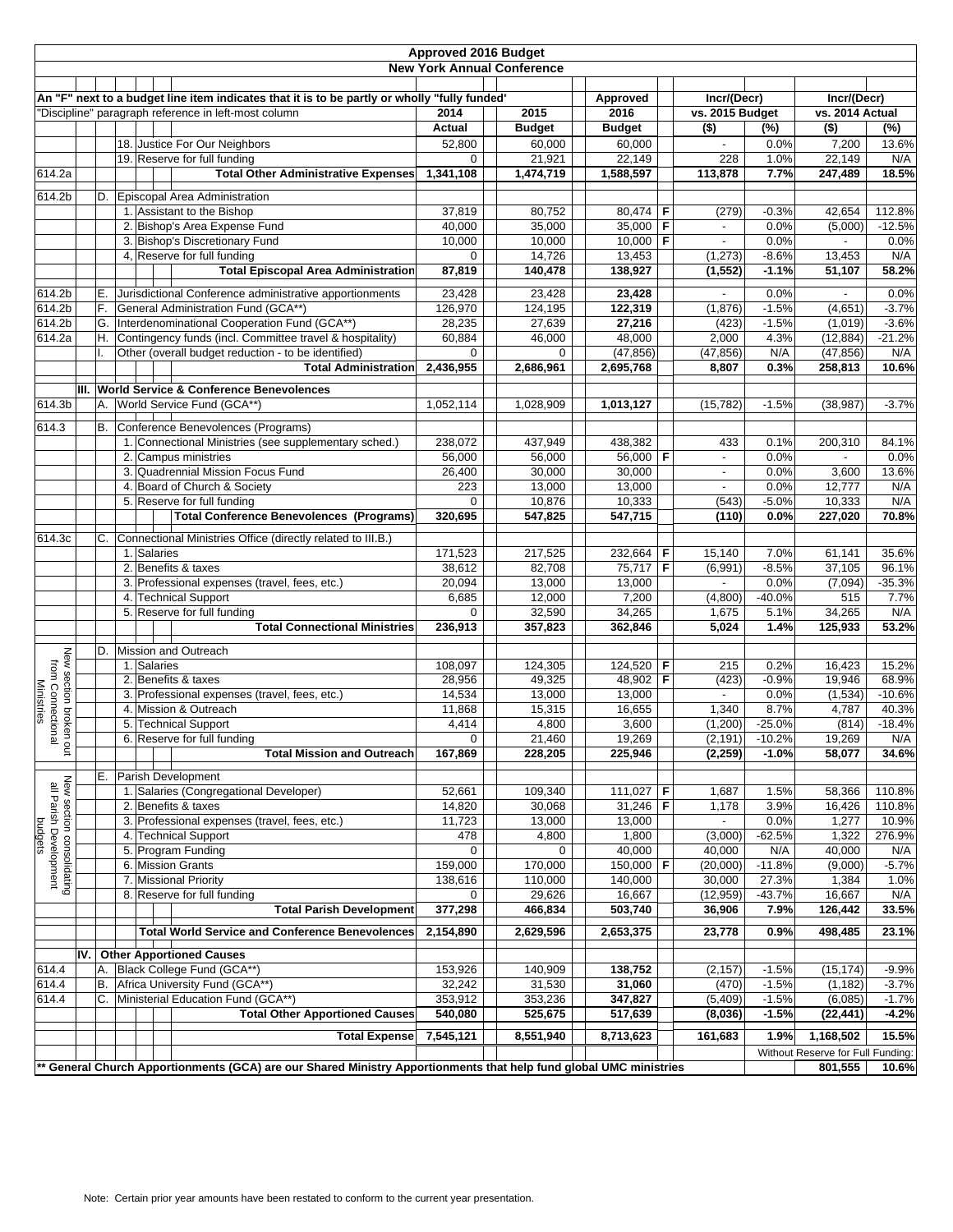| <b>Approved 2016 Budget</b><br><b>New York Annual Conference</b>                                |                                                                 |                |                          |                 |          |  |  |  |  |  |  |
|-------------------------------------------------------------------------------------------------|-----------------------------------------------------------------|----------------|--------------------------|-----------------|----------|--|--|--|--|--|--|
|                                                                                                 |                                                                 |                |                          |                 |          |  |  |  |  |  |  |
|                                                                                                 |                                                                 |                |                          |                 |          |  |  |  |  |  |  |
|                                                                                                 |                                                                 |                | <b>Approved</b>          | Incr/(Decr)     |          |  |  |  |  |  |  |
|                                                                                                 | 2014                                                            | 2015           | 2016                     | vs. 2015 Budget |          |  |  |  |  |  |  |
|                                                                                                 | <b>Actual</b>                                                   | <b>Budget</b>  | <b>Budget</b>            | $($ \$)         | $(\%)$   |  |  |  |  |  |  |
| Board of Church & Society (World Service & Conference Benevolences)                             |                                                                 |                |                          |                 |          |  |  |  |  |  |  |
| <b>Special Sundays</b>                                                                          | 189                                                             | 8,000          | 8,500                    |                 |          |  |  |  |  |  |  |
| Sale of Booklets                                                                                |                                                                 | 500            |                          |                 |          |  |  |  |  |  |  |
| Sub-total                                                                                       | 189                                                             | 8,500          | 8,500                    | 0               | $0.0\%$  |  |  |  |  |  |  |
|                                                                                                 |                                                                 |                |                          |                 |          |  |  |  |  |  |  |
| Board of Ordained Ministry (Clergy Support)                                                     |                                                                 |                |                          |                 |          |  |  |  |  |  |  |
| <b>Candidacy Fees</b>                                                                           | 11,000                                                          | 17,050         | 17,050                   |                 |          |  |  |  |  |  |  |
| Residency Fees for Compass                                                                      | 5,710<br>4,119                                                  | 6,250<br>5,000 | 6,250<br>5,000           |                 |          |  |  |  |  |  |  |
| Order Elder/Deacon/Local Pastor                                                                 | 15,825                                                          |                |                          |                 |          |  |  |  |  |  |  |
| <b>Local Pastor Licensing School</b><br>Sub-total                                               |                                                                 | 19,225         | 17,600                   |                 |          |  |  |  |  |  |  |
|                                                                                                 | 36,654                                                          | 47,525         | 45,900                   | (1,625)         | $-3.4%$  |  |  |  |  |  |  |
| Board of Trustees (Administration)                                                              |                                                                 |                |                          |                 |          |  |  |  |  |  |  |
| Danke Estate Trust Income                                                                       | 30,538                                                          | 28,000         | 27,500                   |                 |          |  |  |  |  |  |  |
| Sub-total                                                                                       | 30,538                                                          | 28,000         | 27,500                   | (500)           | $-1.8%$  |  |  |  |  |  |  |
|                                                                                                 |                                                                 |                |                          |                 |          |  |  |  |  |  |  |
| Commission on Archives & History (Administration)                                               |                                                                 |                |                          |                 |          |  |  |  |  |  |  |
| Donations                                                                                       | 600                                                             | 300            | 600                      |                 |          |  |  |  |  |  |  |
| <b>NEJ Conference Fees</b>                                                                      |                                                                 | 10,000         |                          |                 |          |  |  |  |  |  |  |
| Sub-total                                                                                       | 600                                                             | 10,300         | 600                      | (9,700)         | $-94.2%$ |  |  |  |  |  |  |
|                                                                                                 |                                                                 |                |                          |                 |          |  |  |  |  |  |  |
| Commission on Conference Sessions (Administration)                                              |                                                                 |                |                          |                 |          |  |  |  |  |  |  |
| <b>Registration Fees</b>                                                                        | 242,442                                                         | 259,000        | 242,442                  |                 |          |  |  |  |  |  |  |
| Sub-total                                                                                       | 242,442                                                         | 259,000        | 242,442                  | (16, 558)       | $-6.4%$  |  |  |  |  |  |  |
|                                                                                                 |                                                                 |                |                          |                 |          |  |  |  |  |  |  |
| Connectional Ministries Vision Table (World Service & Conference Benevolences)                  |                                                                 |                |                          |                 |          |  |  |  |  |  |  |
| <b>Registration Fees</b>                                                                        | 53,180                                                          | 45,000         | 45,000                   |                 |          |  |  |  |  |  |  |
| Sub-total                                                                                       | 53,180                                                          | 45,000         | 45,000                   | 0               | $0.0\%$  |  |  |  |  |  |  |
|                                                                                                 |                                                                 |                |                          |                 |          |  |  |  |  |  |  |
| Immigration Taskforce (Administration)                                                          |                                                                 |                |                          |                 |          |  |  |  |  |  |  |
| Directory Sales                                                                                 |                                                                 | 250            | $\overline{\phantom{a}}$ |                 |          |  |  |  |  |  |  |
| Sub-total                                                                                       | 0                                                               | 250            | 0                        | (250)           | N/A      |  |  |  |  |  |  |
|                                                                                                 |                                                                 |                |                          |                 |          |  |  |  |  |  |  |
| Commission on Religion & Race (Administration)                                                  |                                                                 |                |                          |                 |          |  |  |  |  |  |  |
| <b>Ethnic Local Church Grant</b>                                                                | -                                                               |                | 3,000                    |                 |          |  |  |  |  |  |  |
| Sub-total                                                                                       | 0                                                               | 0              | 3,000                    | 3,000           | N/A      |  |  |  |  |  |  |
|                                                                                                 |                                                                 |                |                          |                 |          |  |  |  |  |  |  |
| Conference Secretary & Journal (Administration)<br>Sales/Commisions                             | 1,485                                                           |                |                          |                 |          |  |  |  |  |  |  |
|                                                                                                 |                                                                 | 1,750          | 300                      |                 |          |  |  |  |  |  |  |
| Sub-total                                                                                       | 1,485                                                           | 1,750          | 300                      | (1,450)         | N/A      |  |  |  |  |  |  |
| Parish Development (World Service & Conference Benevolences)                                    |                                                                 |                |                          |                 |          |  |  |  |  |  |  |
|                                                                                                 | 79,682<br>157,208<br>157,073<br>Funding from Parish Development |                |                          |                 |          |  |  |  |  |  |  |
| Dier Trust income desig. for PD                                                                 |                                                                 |                | 40,000                   |                 |          |  |  |  |  |  |  |
| Sub-total                                                                                       | 79,682                                                          | 157,208        | 197,073                  | 39,865          | N/A      |  |  |  |  |  |  |
|                                                                                                 |                                                                 |                |                          |                 |          |  |  |  |  |  |  |
| Total                                                                                           | \$<br>444,770                                                   | \$<br>557,533  | 570,315<br>\$            | \$<br>12,782    | 2.3%     |  |  |  |  |  |  |
|                                                                                                 |                                                                 |                |                          |                 |          |  |  |  |  |  |  |
| Note: Certain prior year amunts have been restated to conform to the current year presentation. |                                                                 |                |                          |                 |          |  |  |  |  |  |  |
|                                                                                                 |                                                                 |                |                          |                 |          |  |  |  |  |  |  |